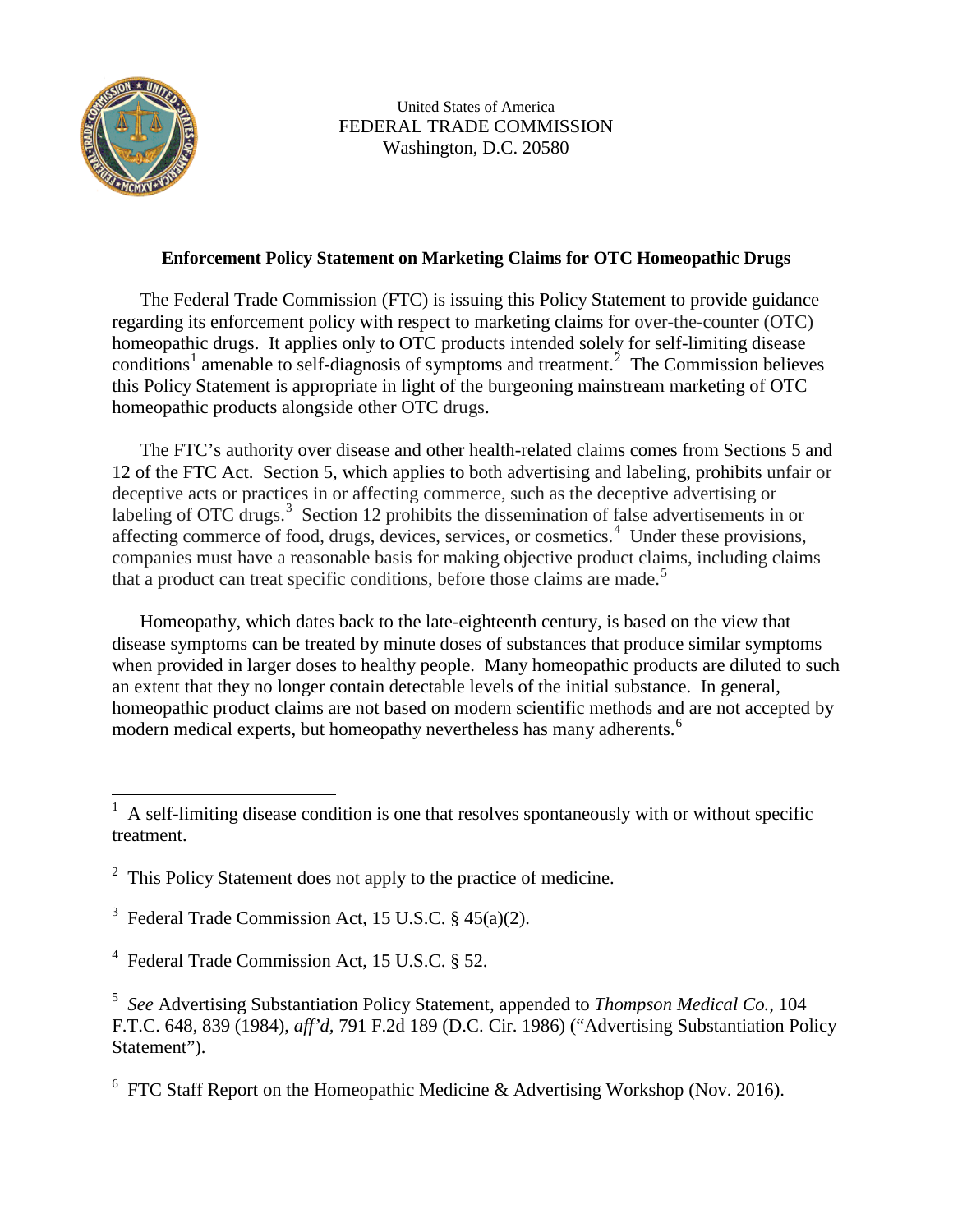In 1988, the Food & Drug Administration (FDA) issued a Compliance Policy Guide (CPG) entitled "Conditions Under Which Homeopathic Drugs May be Marketed," which permitted marketers to distribute OTC homeopathic products without demonstrating their efficacy.<sup>[7](#page-1-0)</sup> Under the CPG, only homeopathic products intended solely for self-limiting disease conditions amenable to self-diagnosis of symptoms and treatment may be marketed OTC. The CPG requires that OTC homeopathic drugs be labeled as homeopathic and that their labeling display at least one major OTC indication for use.

The FTC Act does not exempt homeopathic products from the general requirement that objective product claims be truthful and substantiated.<sup>[8](#page-1-1)</sup> Nevertheless, in the decades since the Commission announced in 1[9](#page-1-2)72 that objective product claims must be substantiated, $9$  the FTC has rarely challenged misleading claims for products that were homeopathic or purportedly homeopathic.<sup>[10](#page-1-3)</sup>

Efficacy and safety claims for homeopathic drugs are held to the same standards as similar claims for non-homeopathic drugs. As articulated in the Advertising Substantiation Policy Statement, advertisers must have "at least the advertised level of substantiation." Absent express or implied reference to a particular level of support, the Commission, in evaluating the types of evidence necessary to substantiate a claim, considers "the type of claim, the product, the consequences of a false claim, the benefits of a truthful claim, the cost of developing substantiation for the claim, and the amount of substantiation experts believe is reasonable."<sup>[11](#page-1-4)</sup> For health, safety, or efficacy claims, the FTC has generally required that advertisers possess "competent and reliable scientific evidence," defined as "tests, analyses, research, or studies that

<span id="page-1-0"></span>7 See CPG Sec. 400.400 Conditions Under Which Homeopathic Drugs May be Marketed (revised Mar. 1995),

<http://www.fda.gov/iceci/compliancemanuals/compliancepolicyguidancemanual/ucm074360.htm>

<span id="page-1-1"></span><sup>8</sup> "[A] product that contemporary technology does not understand must establish that this 'magic' actually works. Proof is what separates an effect new to science from a swindle . . . . [I]f a condition responds to treatment, then selling a placebo as if it had therapeutic effect directly injures the consumer." *FTC v. QT, Inc.*, 512 F.3d 858, 862-63 (7th Cir. 2008).

<span id="page-1-2"></span>9 *See Pfizer, Inc.*, 81 F.T.C. 23, 62-64 (1972).

l

<span id="page-1-3"></span>10 *See, e.g.*, Complaint, *FTC v. HCG Diet Direct, LLC*, No. 2:14-cv-00015-NVW (D. Ariz. Jan. 7, 2014) (stipulated judgment) (challenging weight-loss claims for purported homeopathic products); Complaint, *FTC v. Iovate Health Scis. USA, Inc.*, No. 10-CV-587 (W.D.N.Y. July 14, 2010) (stipulated judgment) (challenging claims that purported allergy-relieving product was homeopathic and effective); *Quigley Corp.*, No. C-3926, 2000 FTC LEXIS 24 (Feb. 10, 2000) (consent order) (challenging cold treatment and prevention claims for homeopathic products); *Levey*, 116 F.T.C. 885 (1993) (consent order) (challenging weight-loss and impotency treatment claims for purported homeopathic products).

<span id="page-1-4"></span> $11$  Advertising Substantiation Policy Statement, 104 F.T.C. at 840. These factors are known as the *Pfizer* factors, after the 1972 case, *supra* note 9, in which they were first enunciated.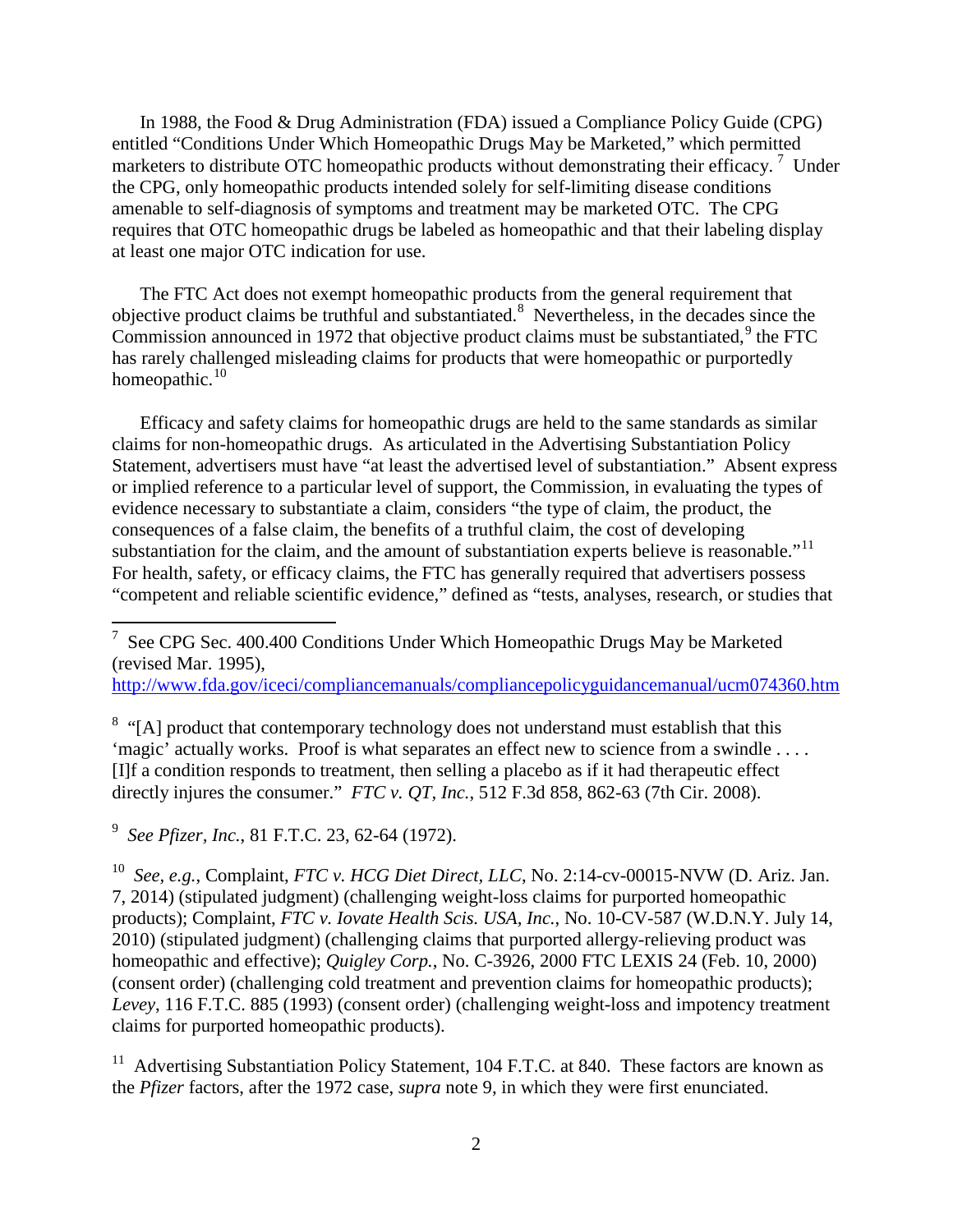have been conducted and evaluated in an objective manner by qualified persons and [that] are generally accepted in the profession to yield accurate and reliable results."[12](#page-2-0) In general, for health benefit claims, particularly claims that a product can treat or prevent a disease or its symptoms, the substantiation required has been well-designed human clinical testing.<sup>[13](#page-2-1)</sup>

For the vast majority of OTC homeopathic drugs, the case for efficacy is based solely on traditional homeopathic theories and there are no valid studies using current scientific methods showing the product's efficacy. Accordingly, marketing claims that such homeopathic products have a therapeutic effect lack a reasonable basis and are likely misleading in violation of Sections 5 and 12 of the FTC Act.<sup>14</sup> However, the FTC has long recognized that marketing claims may include additional explanatory information in order to prevent the claims from being misleading. Accordingly, the promotion of an OTC homeopathic product for an indication that

<span id="page-2-1"></span>13 *See, e.g*., *POM Wonderful LLC,* 155 F.T.C. at 5-6 (requiring well-designed, well-conducted, double-blind, randomized controlled clinical testing to substantiate heart disease, prostate cancer, and erectile dysfunction prevention and treatment claims; also imposing such a requirement for all future disease claims), *aff'd in part*, 777 F.3d at 504-05 (affirming Commission holding that competent and reliable scientific evidence consisting of randomized, well-controlled human clinical testing is needed for disease-related claims but finding fencing-in order requirement of two such tests was not justified in this instance); *see also FTC v. Nat'l Urological Group, Inc.,* 645 F. Supp. 2d 1167, 1202-03 (N.D. Ga. 2008) (accepting undisputed expert testimony that erectile dysfunction claims require well-designed, placebo-controlled, randomized, double-blind clinical trials for substantiation); *FTC v. Direct Mktg. Concepts, Inc.,* 569 F. Supp. 2d 285, 303 (D. Mass. 2008), *aff'd*, 624 F.3d 1 (1st Cir. 2010) ("it seems well-accepted that double-blind, placebo-controlled studies are necessary to substantiate health-related efficacy claims"); *Removatron Int'l Corp.*, 111 F.T.C. 206 (1988), *aff'd*, 884 F.2d 1489 (1st Cir. 1989) (requiring "adequate and well-controlled clinical testing" to substantiate claims for hair removal product); *Thompson Med. Co.*, 104 F.T.C. at 826 (requiring well-controlled clinical studies to substantiate certain analgesic drug claims). The Commission has also accepted numerous settlements that required randomized controlled clinical testing for disease treatment and prevention claims. *See*, *e.g.*, *Brown,* 152 F.T.C. 466, 481-82 (2011) (consent order); *Nestlé HealthCare Nutrition, Inc.*, 151 F.T.C. 1, 13 (2011) (consent order); *Viral Response Sys., Inc.*, 115 F.T.C. 676, 691 (1992) (consent order).

<span id="page-2-2"></span> $14$  Although this Policy Statement is limited to OTC homeopathic products for the treatment of self-limiting disease conditions (ones that resolve spontaneously with or without specific treatment) amenable to self-diagnosis, marketing claims about the efficacy of homeopathic products not covered by this Policy Statement also are subject to the requirements to Sections 5 and 12.

<span id="page-2-0"></span>l 12 *See, e.g*., *POM Wonderful LLC,* 155 F.T.C. 56, 193 (2013), *aff'd in part*, 777 F.3d 478, 504- 05 (D.C. Cir. 2015), *cert. denied*, No. 15-525, 2016 U.S. LEXIS 2991 (May 2, 2016); *Telebrands Corp.*, 140 F.T.C. 278, 347 (2005), *aff'd*, 457 F.3d 354 (4th Cir. 2006); *Novartis Corp.*, 127 F.T.C. 580, 725 (1999), *aff'd,* 223 F.3d 783 (D.C. Cir. 2000); *Brake Guard Prods., Inc.*, 125 F.T.C. 138, 256 (1998).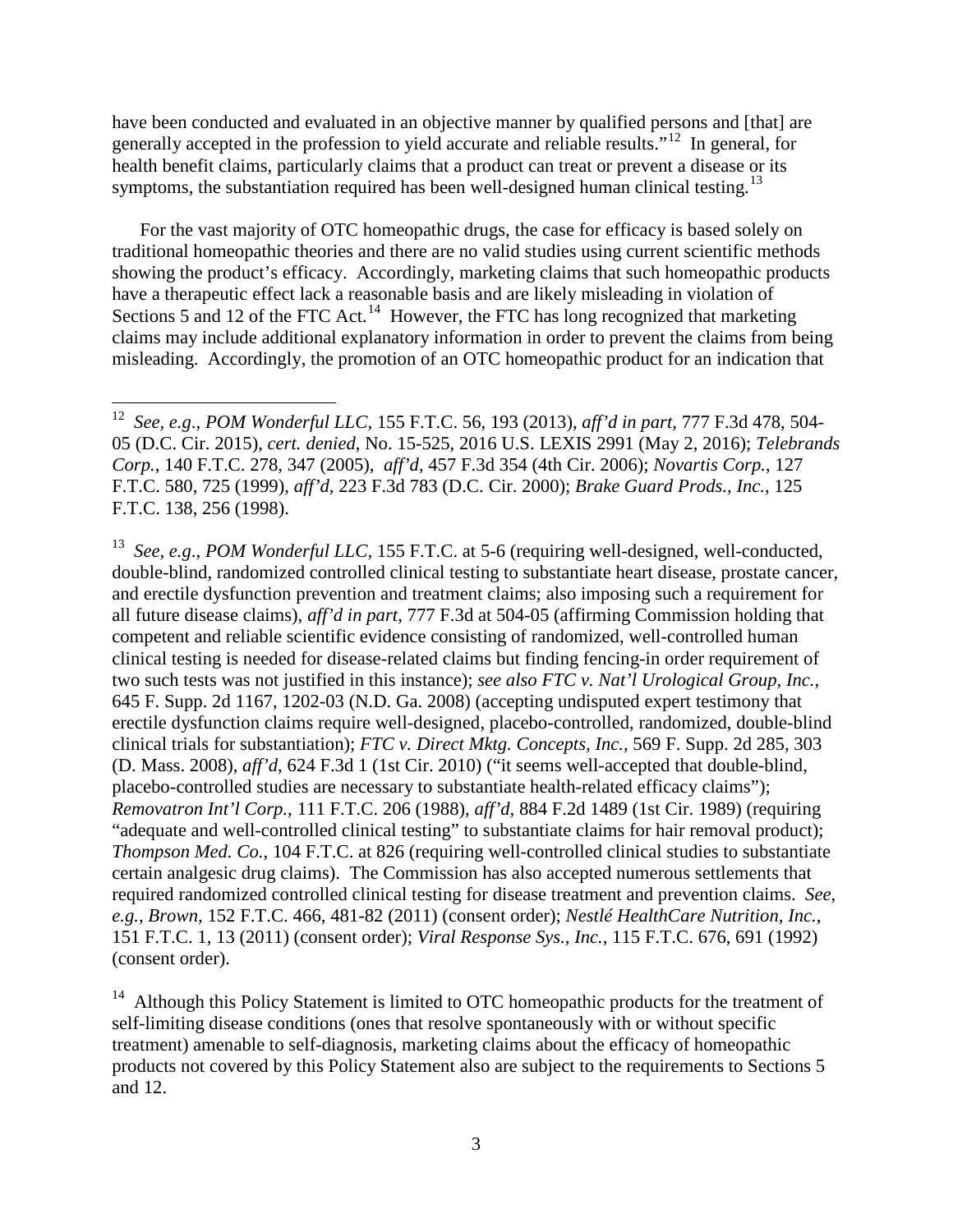is not substantiated by competent and reliable scientific evidence may not be deceptive if that promotion effectively communicates to consumers that: (1) there is no scientific evidence that the product works and (2) the product's claims are based only on theories of homeopathy from the 1700s that are not accepted by most modern medical experts.<sup>15</sup> To be non-misleading, the product and the claims must also comply with requirements for homeopathic products and traditional homeopathic principles. Of course, adequately substantiated claims for homeopathic products would not require additional explanation.

Perfunctory disclaimers are unlikely to successfully communicate the information necessary to make claims for OTC homeopathic drugs non-misleading. The Commission notes:

- Any disclosure should stand out and be in close proximity to the efficacy message; to be effective, it may actually need to be incorporated into the efficacy message.
- Marketers should not undercut such qualifications with additional positive statements or consumer endorsements reinforcing a product's efficacy.
- In light of the inherent contradiction in asserting that a product is effective and also disclosing that there is no scientific evidence for such an assertion, it is possible that depending on how they are presented many of these disclosures will be insufficient to prevent consumer deception. Marketers are advised to develop extrinsic evidence, such as consumer surveys, to determine the net impressions communicated by their marketing materials.
- The Commission will carefully scrutinize the net impression of OTC homeopathic advertising or other marketing employing disclosures to ensure that it adequately conveys the extremely limited nature of the health claim being asserted. If, despite a marketer's disclosures, an ad conveys more substantiation than the marketer has, the marketer will be in violation of the FTC Act.

<span id="page-3-0"></span><sup>15</sup> 15 A statement that a product is based on traditional homeopathic theories might put some consumers on notice as to the basis of the product's efficacy claims. However, because many consumers do not understand what homeopathy is, the Commission does not believe that such a statement alone would adequately put consumers on notice that a product's efficacy claims are not backed by scientific evidence, and could, in fact, enhance the perceived credibility of the claim. Similarly, the Commission believes that a statement that a product's efficacy "has not been evaluated by the Food and Drug Administration" does not adequately address the potential lack of substantiation for a product's efficacy claims; dietary supplements bear a similar disclosure but FDA does require that dietary supplement label claims be supported by competent and reliable scientific evidence. Finally, the Commission believes that a simple statement that a product's efficacy is not supported by scientific evidence does not convey the truly limited basis for the efficacy claim and that, to avoid deceiving consumers, it is likely necessary to explain that it is not accepted by modern medicine.